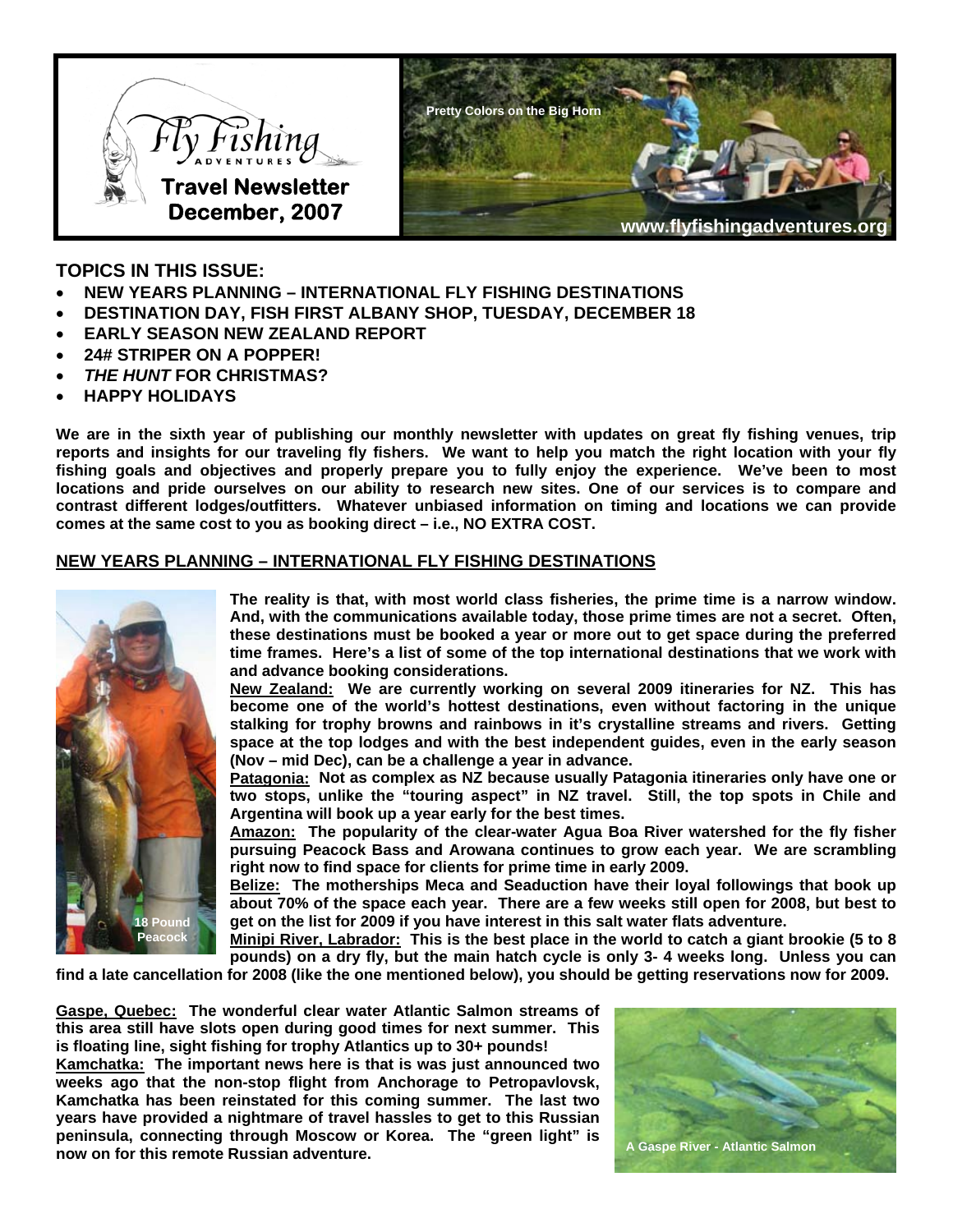

**Africa – tigerfish and safari on the Lower Zambezi: The fall offers a short two month window when both game viewing and tigerfish angling are at their best. Since this is protected water with a limited number of boats on the water at any one time, space is a premium during those two months. Still a few slots for fall of '08. Yucatan, Bahama's, Campeche, Turneffe Islands, and Christmas Island: Top Ascension Bay area lodges, like Casa Blanca and Playa Blanca, are almost full for the coming season; however, some limited space is still available. Same is true of Christmas Island, Campeche (baby tarpon), Turneffe Islands, and the Bahama's top lodges.** 

**Note on a Minipi River opening – there has become one slot open at our favorite lodge on the Minipi River for the week of 7/11 – 18. An important note about this slot is that it is held at the old price which is about \$1000 less than the current price.** 

**We have trip reports and newsletters on most of the destinations mentioned. If you'd like to see any of them, just hit "reply" and let us know.** 

**In our January issue, we'll report on spots in the USA and western Canada.** 

## **DESTINATION DAY, FISH FIRST! ALBANY SHOP, TUESDAY, DEC. 18**

**Next Tuesday, December 18, I'll be in the Albany (near Berkeley) Fish First! Fly Shop for a Destination Day. We have two scheduled presentations: "Elk River, Fernie BC" at 12:30. At 5:00, we'll do our show on "Stalking The World's Great Gamefish With A Fly Rod" – this is globe hopping to many of the finest destinations for sight fishing for trophy fish. Additionally, I'll be available by appointment for private discussions and slide viewing of any other destinations during the afternoon and early evening. Come on in and say "hi." For directions to the shop, check out their website [www.fishfirst.com](http://www.fishfirst.com/)**

### **EARLY SEASON NEW ZEALAND REPORT**



**There are a growing number of annual New Zealand anglers who prefer the early season period of November and early December. While the weather may be more unsettled than later, the fish are "dumber" and there are far fewer numbers of people running around NZ. Al Bowen is one of them and he shares the following rather colorful comments on his recent trip.** 

**"I had two super days fishing with our favorite Kiwi independent guide right off the bat. It rather spoiled me. We hit the weather perfect and caught numerous browns of six pounds (including the eight pounder in the photo) - many on dry flies. Those hogs are sooo slow and deliberate on the take. It took me a while to adjust and slow down the dry fly strike. I was too early and with too soft a strike at the beginning. Most exciting was a contact free fly removal (choke) so** 

**immaculate that the big brown came back and ate it on the next cast. I predicted it. My experienced guide considered it a minor supernatural event for a smart brown to do that. I recognized it to be devine intervention on the part of Mother Nature; a reward to this devoted fish and tree hugger and card carrying friend of rivers."** 

**Note: Al had two days which are among the most treasured of all fly fishing fantasy days – a dozen or more of these trophy New Zealand browns and/or rainbows released in a day including days of 13 and 15 fish….all sight cast to!** 

#### **24# STRIPER ON A POPPER!**

**Taking a 20+ pound striper on any fly is a thrill, but on a popper….that's something special! Leo Siren, manager of the Fish First Fly Shop in Albany, took a 24 pound striper recently in the Sacramento River Delta on a popper!!!**